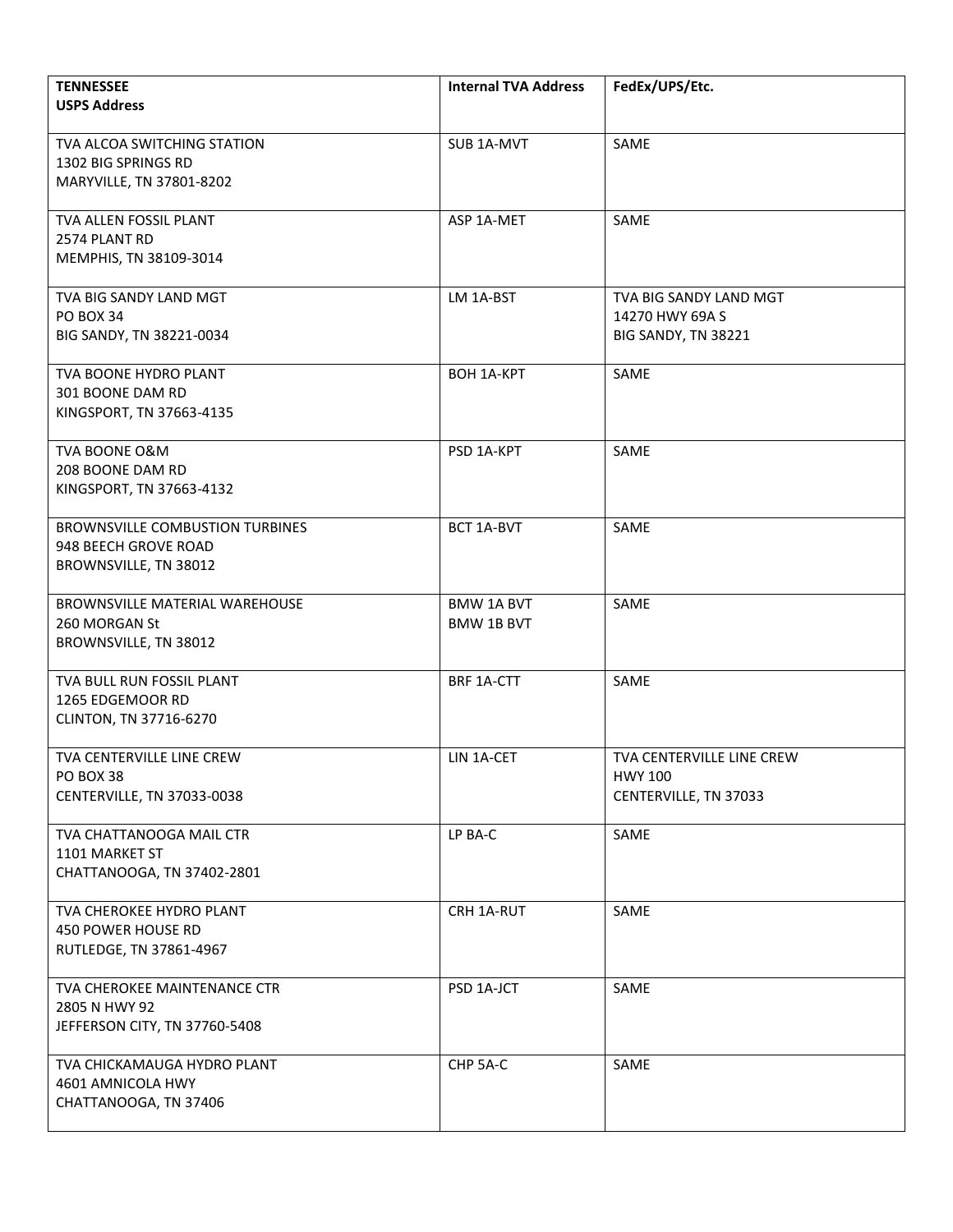| TVA CLEVELAND CUSTOMER SVC CTR SE                  | CSC 1A-CVT        | SAME                              |
|----------------------------------------------------|-------------------|-----------------------------------|
| 2190 S LEE HWY                                     |                   |                                   |
| CLEVELAND, TN 37311-7334                           |                   |                                   |
|                                                    |                   |                                   |
| TVA COLUMBIA CUSTOMER SVC CTR<br>6001 TROTWOOD AVE | CSC 1A-CBT        | SAME                              |
| COLUMBIA, TN 38401-5087                            |                   |                                   |
|                                                    |                   |                                   |
| TVA COO TECH TRNG                                  | HTC 1B-DST        | <b>TVA COO TECHNICAL TRNG</b>     |
| PO BOX 2000                                        |                   | HWY 25 JD HOOD LN                 |
| DIXON SPRINGS, TN 37057-2000                       |                   | DIXON SPRINGS, TN 37057           |
|                                                    |                   |                                   |
| TVA COOKEVILLE SUBSTATION W                        | <b>SUB 1A-CKT</b> | SAME                              |
| 200 C C CAMP RD                                    |                   |                                   |
| COOKEVILLE, TN 38501-4467                          |                   |                                   |
| TVA CORDOVA SUBSTATION                             | SUB 1A-CDT        | TVA CORDOVA SUBSTATION            |
| <b>PO BOX 279</b>                                  |                   | 1755 LENOW RD                     |
| CORDOVA, TN 38088-0279                             |                   | CORDOVA, TN 38016                 |
|                                                    |                   |                                   |
| TVA COVINGTON LINE CREW                            | LIN 1A-COT        | TVA COVINGTON LINE CREW           |
| <b>PO BOX 524</b>                                  |                   | 701 E & SHERROD ST                |
| COVINGTON, TN 38019-0524                           |                   | COVINGTON, TN 38019               |
|                                                    |                   |                                   |
| <b>TVA CROSSVILLE</b>                              | SUB 1A-CRT        | SAME                              |
| 727 GRASSY COVE RD                                 |                   |                                   |
| CROSSVILLE, TN 38555-2852                          |                   |                                   |
|                                                    |                   |                                   |
| TVA CUMBERLAND FOSSIL PLANT                        | CUF 1A-CCT        | TVA CUMBERLAND FOSSIL PLANT       |
| 815 CUMBERLAND CITY ROAD                           |                   | 815 CUMBERLAND CITY RD CUMBERLAND |
| CUMBERLAND CITY, TN 37050                          |                   | CITY, TN 37050                    |
| TVA CUSTOMER SERVICE CENTER                        | CSC 1A-MFT        | SAME                              |
| 650 MIDDLE TENNESSEE BLVD                          |                   |                                   |
| MURFREESBORO, TN 37129                             |                   |                                   |
|                                                    |                   |                                   |
| TVA CUSTOMER SERVICE CENTER                        | CSC 1A-OKT        | SAME                              |
| 175 OAK FIELD RD                                   |                   |                                   |
| OAKFIELD, TN 38362                                 |                   |                                   |
| TVA CUSTOMER SVC & ECONOMIC DEV                    | MK 1A-MET         | SAME                              |
| 50 NORTH FRONT STREET STE 550                      |                   |                                   |
| MEMPHIS, TN 38103-1107                             |                   |                                   |
|                                                    |                   |                                   |
| TVA CUSTOMER SERVICE AND MARKETING                 |                   | SAME                              |
| 106 TRI CITIES BUSINESS PARK DR                    | CSC 1A-GRT        |                                   |
| GRAY, TN 37615-3497                                |                   |                                   |
|                                                    |                   |                                   |
| TVA -- DAY & ZIMMERMAN NPS PROJECT                 | ELM 1A-NST        | SAME                              |
| 1324 ELM HILL PK                                   |                   |                                   |
| NASHVILLE, TN 37210-4509                           |                   |                                   |
| TVA DOUGLAS DAM MAINTENANCE                        | PSD 1A-DNT        | SAME                              |
| 950 OVERLOOK WAY                                   |                   |                                   |
| DANDRIDGE, TN 37725-4949                           |                   |                                   |
|                                                    |                   |                                   |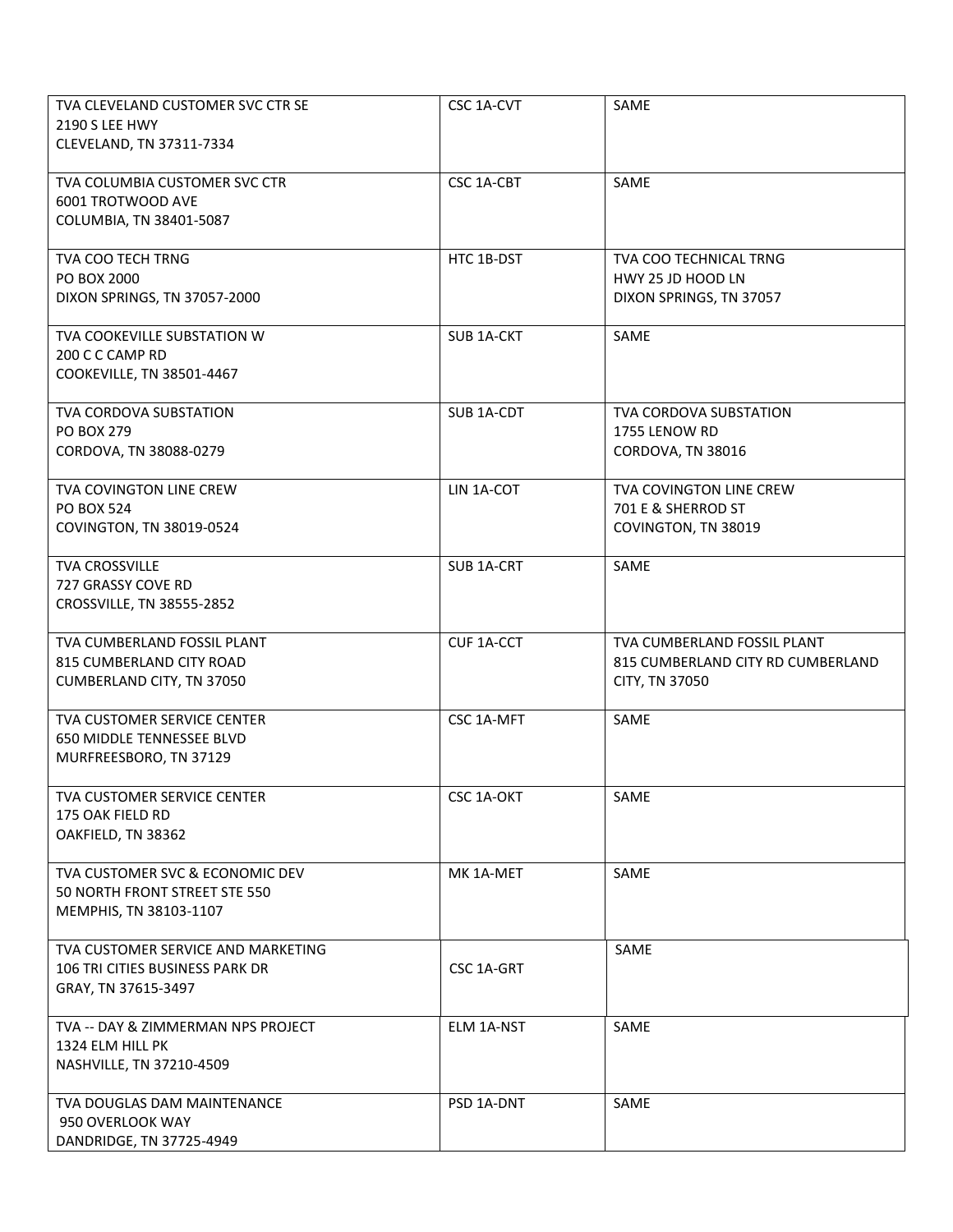| TVA DOUGLAS HYDRO PLANT<br>850 POWERHOUSE WAY<br>DANDRIDGE, TN 37725-4024                             | DGH 1A-DNT | SAME                                                                        |
|-------------------------------------------------------------------------------------------------------|------------|-----------------------------------------------------------------------------|
| TVA NORTHEAST VALLEY ECONOMIC DEVELOPMENT<br>10215 TECHNOLOGY DR STE 202<br>KNOXVILLE, TN 37932-4304  | TED 1A-K   | SAME                                                                        |
| TVA FACILITIES, NW PROPERTIES<br>704 CHURCH STREET<br>LEXINGTON, TN 38351-1244                        | PSD 1A-LXT | SAME                                                                        |
| ECONOMIC DEVELOPMENT<br><b>PO BOX 246</b><br>BLOUNTVILLE, TN 37617-0246                               | CSC 1A-GRT | TVA ECONOMIC DEVELOPMENT<br>106 TRI CITIES BUS. PARK DR.<br>GRAY, TN 37615  |
| TVA FACILITIES NW PROPERTY<br>704 W CHURCH ST<br>LEXINGTON, TN 38351-1229                             | PSD 1A-LXT | SAME                                                                        |
| TVA FT LOUDOUN FACILITIES MANAGEMENT<br>979 CITY PARK DR<br>LENOIR CITY, TN 37772-4323                | FLP 1P-LCT | SAME                                                                        |
| TVA FT LOUDOUN HYDRO PLANT<br>1280 CITY PARK DR<br>LENOIR CITY, TN 37772-4324                         | PP 1A-LCT  | SAME                                                                        |
| TVA FONTANA HYDRO PLANT<br>C/O FT LOUDON HYDRO PLANT<br>1280 CITY PARK DRIVE<br>LENOIR CITY, TN 37771 | FHP 1A-FDN | TVA FONTANA HYDRO PLANT<br>OFF HWY 28<br>FONTANA DAM, NC 28733              |
| TVA FT PATRICK HENRY HYDRO PLANT<br>C/O BOONE HYDRO PLANT<br>301 BOONE DAM RD<br>KINGSPORT, TN 37663  | FPH 1A-KPT | TVA FT PATRICK HENRY HYDRO PLANT<br>3657 FT HENRY DR<br>KINGSPORT, TN 37664 |
| <b>GALLATIN COMBUSTION TURBINE GROUP</b><br>1471 STEAM PLANT ROAD<br><b>GALLATIN TN 37066</b>         | GFP 1B-GLT | SAME                                                                        |
| TVA GALLATIN FOSSIL PLANT<br>1499 STEAM PLANT RD<br>GALLATIN, TN 37066-8714                           | GFP 1A-GLT | SAME                                                                        |
| TVA GLEASON COMBUSTION TURBINES<br>1166 JANES MILL ROAD<br>GLEASON, TN 38229                          | GCC 1A-GNT | SAME                                                                        |
| TVA GREAT FALLS HYDRO PLANT<br>1778 GREAT FALLS RD<br>ROCK ISLAND, TN 38581-4221                      | GFH 1A-RIT | SAME                                                                        |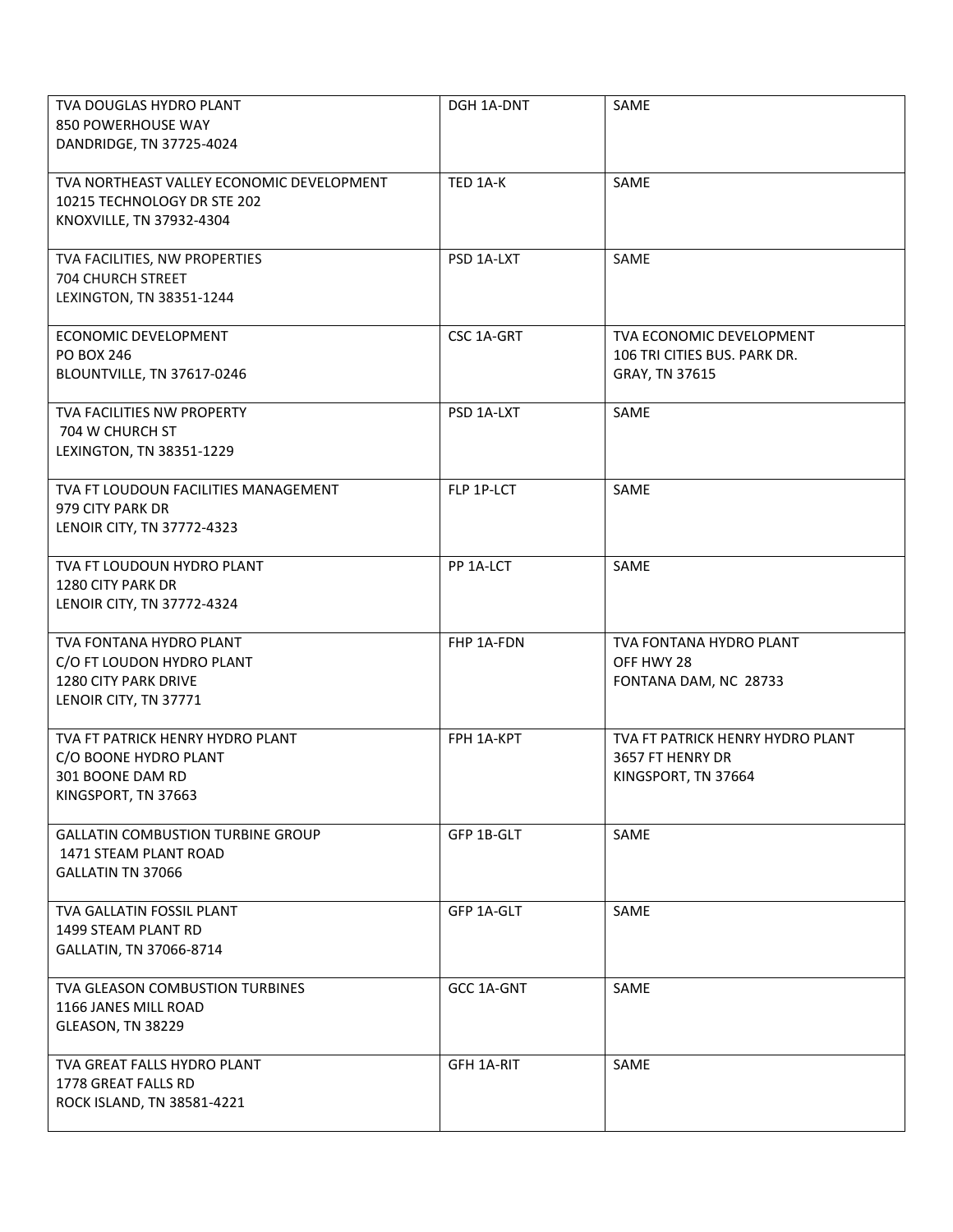| <b>HARTSVILLE INVESTMENT RECOVERY</b><br>520 J.D. HOOD LANE<br>HARTSVILLE, TN 37074                         | HDC 1A-DST | SAME                                                                            |
|-------------------------------------------------------------------------------------------------------------|------------|---------------------------------------------------------------------------------|
| HARTSVILLE TRAINING CTR<br>520 J.D. HOOD LANE<br>HARTSVILLE, TN 37074                                       | HTC 1B-DST | SAME                                                                            |
| TVA HOLSTON-CHEROKEE-DOUGLAS WATERSHED<br>106 TRI CITIES BUSINESS PARK DR<br>GRAY, TN 37615-3497            | WTR 1A-GRT | SAME                                                                            |
| TVA HOLSTON-DOUGLAS-CHEROKEE<br><b>WATERSHED TEAM</b><br>3726 E MORRIS BLVD<br>MORRISTOWN, TN 37813         | MOC 1A-MOT | SAME                                                                            |
| TVA JACKSON CUSTOMER SVS CTR<br>ENTERPRISE CENTER BUILDING SUITE 102<br>403 N. PARKWAY<br>JACKSON, TN 38305 | ECB 1A-JKT | SAME                                                                            |
| <b>TVA JACKSON TRANS SVC CTR</b><br>175 OAKFIELD RD<br>OAKFIELD, TN 38362-9703                              | CSC 1A-OKT | SAME                                                                            |
| TVA JOHN SEVIER COMBINED CYCLE PROJECT<br>611-A HWY 70 SOUTH<br>ROGERSVILLE, TN 37857                       | JSF 2A-RGT | SAME                                                                            |
| TVA JOHN SEVIER FOSSIL PLANT<br>611 OLD HWY 70 S<br>ROGERSVILLE, TN 37857-5401                              | JSF 1A-RGT | SAME                                                                            |
| TVA JOHNSONVILLE ENGRG UNIT<br>PO BOX 379<br>NEW JOHNSONVILLE, TN 37134-0379                                | FE 1A-NJT  | TVA JOHNSONVILLE ENGRG UNIT<br>535 STEAM PLANT RD<br>NEW JOHNSONVILLE, TN 37134 |
| TVA JOHNSONVILLE FOSSIL PLANT<br>535 STEAM PLANT RD<br>NEW JOHNSONVILLE, TN 37134-9685                      | JOF 1A-NJT | TVA JOHNSONVILLE FOSSIL PLANT<br>HWY 70 WEST<br>NEW JOHNSONVILLE TN 37134       |
| TVA KENTUCKY WATERSHED TEAM<br>2835-A E WOOD STREET<br>PARIS, TN 38242-5948                                 | WTB 1A-PAT | SAME                                                                            |
| TVA KENTUCKY WATERSHED TEAM<br>2835-A EASTWOOD STREET<br>PARIS, TN 38242                                    | WTB 1A-PAT | SAME                                                                            |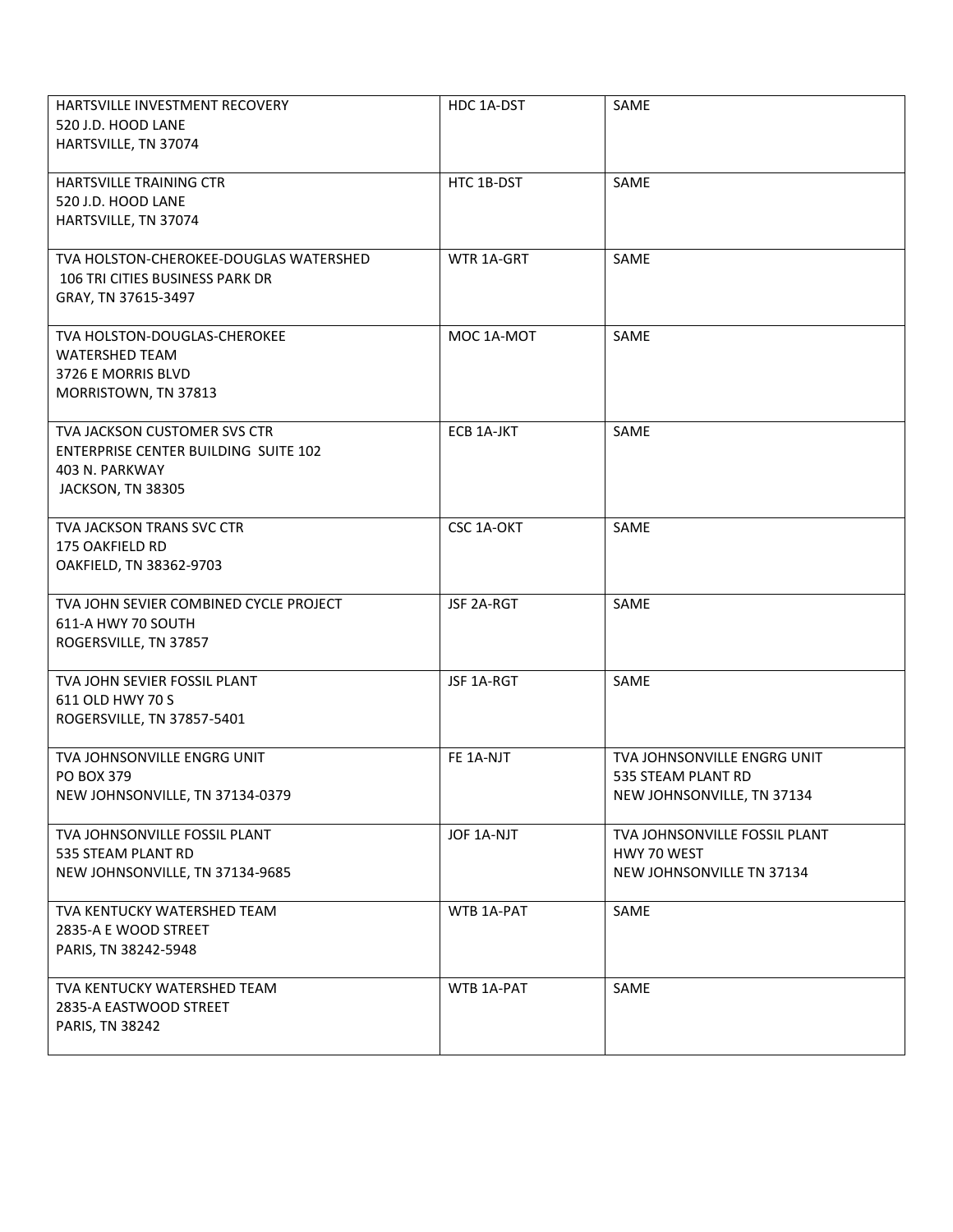| TVA KINGSTON FOSSIL PLANT<br>714 SWAN POND RD<br>HARRIMAN, TN 37748-8327                                  | KFP 1A-KST        | SAME                                                                                         |
|-----------------------------------------------------------------------------------------------------------|-------------------|----------------------------------------------------------------------------------------------|
| TVA KINGSTON FOSSIL PLANT<br>1134 SWAN POND RD<br>HARRIMAN, TN 37748                                      | KFP 1T-KST        | SAME                                                                                         |
| <b>TVA KNOXVILLE MAIL CTR</b><br>400 W SUMMIT HILL DR<br>KNOXVILLE, TN 37902-1401                         | WT SM-K           | SAME                                                                                         |
| LENOIR CITY UTILITIES BOARD<br><b>JENNI REDMOND</b><br>PO BOX 449<br>LENOIR CITY, TN 37771-0449           | <b>ENS 1A-LCT</b> | <b>JENNI REDMOND</b><br>LENOIR CITY UTILITIES BOARD<br>200 DEPOT ST<br>LENOIR CITY, TN 37771 |
| TVA LAGOON CREEK COMBINED CYCLE PLANT<br>2585 HUDSON LANE<br><b>BROWNSVILLE TN 38012</b>                  | LCC 1A-BVT        | SAME                                                                                         |
| TVA LAGOON CREEK COMBUSTION TURBINE PLT<br>615 ELM TREE RD<br>BROWNSVILLE, TN 38012-6321                  | LCP 1A-BVT        | SAME                                                                                         |
| TVA LITTLE TENNESSEE WATERSHED TEAM<br><b>260 INTERCHANGE PARK DR</b><br>LENOIR CITY, TN 37772-5664       | LCB 1A-LCT        | SAME                                                                                         |
| TVA MARTIN POWER SVC CTR<br>1251 ELM ST<br>MARTIN, TN 38237-5203                                          | PSC 1A-MRT        | SAME                                                                                         |
| TVA MELTON HILL HYDRO PLANT<br>C/O FT LOUDON HYDRO PLANT<br>1280 CITY PARK DRIVE<br>LENOIR CITY, TN 37771 | MHH 1A-LCT        | SAME                                                                                         |
| TVA MONTGOMERY SUBSTATION<br>1301 CHARLES BELL RD<br>CLARKSVILLE, TN 37040-5321                           | SUB 1A-CLT        | SAME                                                                                         |
| TVA MORRISTOWN LINE CREW<br>3720 E MORRIS BLVD<br>MORRISTOWN, TN 37813-1270                               | LIN 1A-MOT        | SAME                                                                                         |
| TVA MURFREESBORO CUSTOMER SERVICE CENTER 650<br>MIDDLE TENNESSEE BLVD<br>MURFREESBORO, TN 37129           | CSC 1A-MFT        | SAME                                                                                         |
| TVA NASHVILLE MAIL CTR<br>PO BOX 292409<br>NASHVILLE, TN 37229-2409                                       | OCP MC-NST        | TVA NASHVILLE MAIL CTR<br>26 CENTURY BLVD STE 100<br>NASHVILLE, TN 37214                     |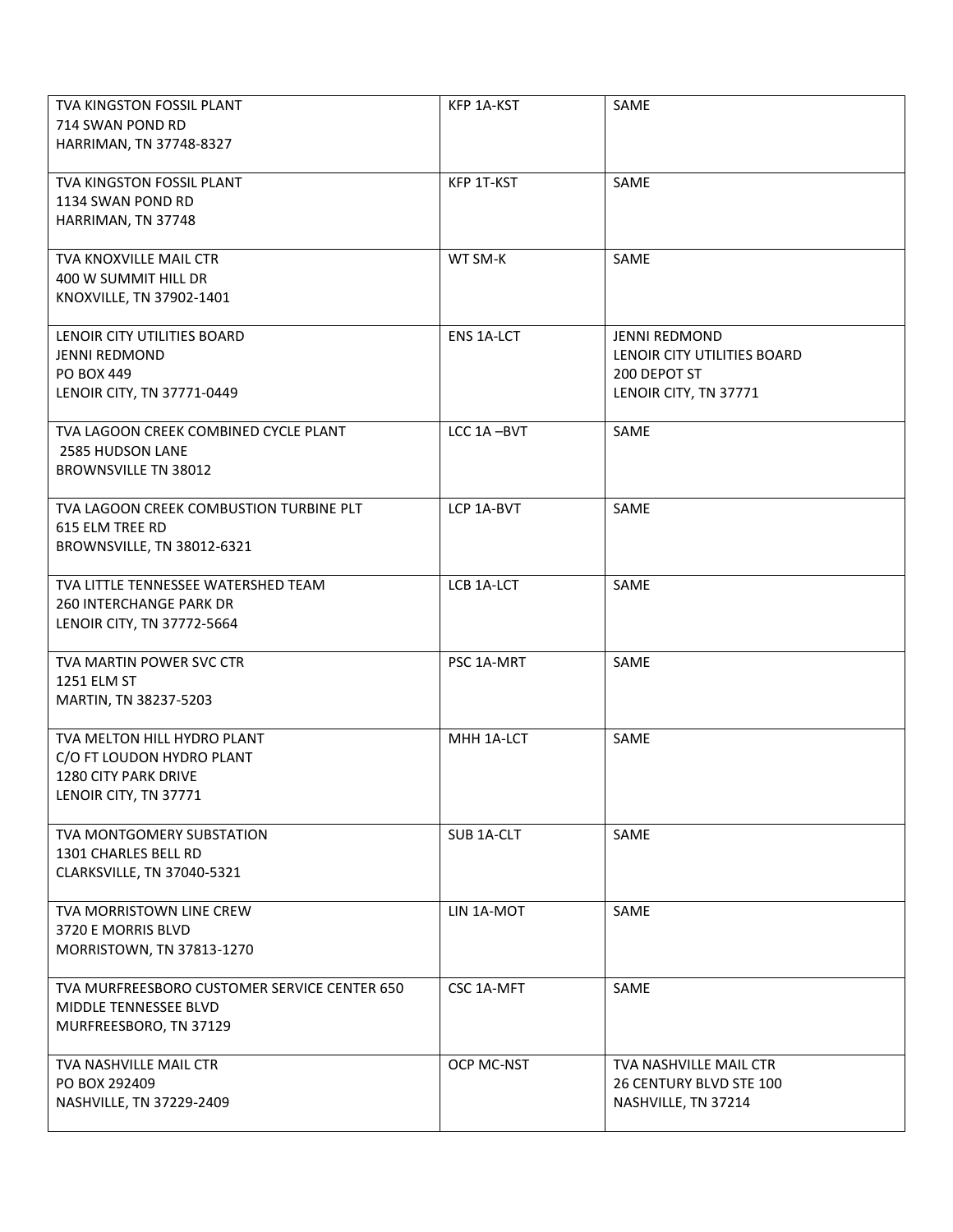| <b>TVA NE PROP MAINT</b><br>918 S HOLSTON VIEW DAM RD<br>BRISTOL, TN 37620-7834                                      | PSD 1B-BRT            | SAME                                                                                            |
|----------------------------------------------------------------------------------------------------------------------|-----------------------|-------------------------------------------------------------------------------------------------|
| <b>TVA NICKAJACK CREW</b><br>3144 TVA RD<br>JASPER, TN 37347-5992                                                    | LR 1A-JAT             | SAME                                                                                            |
| TVA NICKAJACK HYDRO PLANT<br>C/O CHICKAMAUGA HYDRO PLANT<br>CHP 5A-C<br>1101 MARKET ST<br>CHATTANOOGA, TN 37402-2801 | NIC 1A-JAT            | TVA NICKAJACK HYDRO PLANT<br><b>HWY 156</b><br>NEW HOPE, TN 37340                               |
| <b>TVA NORMANDY MAINTENANCE BASE</b><br><b>PO BOX 37</b><br>NORMANDY, TN 37360-0037                                  | PSD 1A-NOT            | TVA NORMANDY MAINTENANCE BASE<br>365 Huffman Rd<br>NORMANDY, TN 37360                           |
| TVA NORRIS HYDRO PLANT<br>NHP 1B-N<br>400 W SUMMIT HILL DRIVE<br>KNOXVILLE, TN 37902                                 | NHP 1B-N              | TVA NORRIS HYDRO PLANT<br><b>HWY 441</b><br><b>30 POWERHOUSE WAY</b><br><b>NORRIS, TN 37828</b> |
| <b>TVA OCOEE HYDRO PLANT</b><br>1988 HWY 64 E<br>BENTON, TN 37307-5821                                               | OHP 1A-BNT            | <b>SAME</b>                                                                                     |
| TVA OPS & MAINT TOM/PSO<br><b>MORRISTOWN LINE CREW</b><br>3720 EAST MORRIS BLVD<br>MORRISTOWN, TN 37813              | LIN 1A-MOT            | SAME                                                                                            |
| TVA PHIPPS BEND 500 KV SUBSTATION<br>PHIPPS BEND IND PARK<br>1050 P B IND PARK RD<br>SURGOINSVILLE, TN 37873         | SUB <sub>1A-SGT</sub> | SAME                                                                                            |
| TVA PICKWICK HYDRO PLANT<br>PO BOX 6<br>PICKWICK DAM, TN 38365-0006                                                  | PKH 1A-PDT            | TVA PICKWICK HYDRO PLANT<br>HIGHWAY 128 S<br>PICKWICK DAM, TN 38365                             |
| TVA PICKWICK MAINTENANCE BASE<br><b>PO BOX 21</b><br>PICKWICK DAM, TN 38365-0021                                     | PSD 1A-PDT            | TVA PICKWICK MAINTENANCE BASE<br>570 CAROLINA LN<br>PICKWICK DAM, TN 38365                      |
| TVA POLICE CHEROKEE DAM<br>1015 TVA PKWY<br>JEFFERSON CITY, TN 37760-5429                                            | POL 1A-JCT            | SAME                                                                                            |
| TVA POLICE DOUGLAS DAM<br>975 OVERLOOK WAY<br>DANDRIDGE, TN 37725-4948                                               | POL 1A-DNT            | SAME                                                                                            |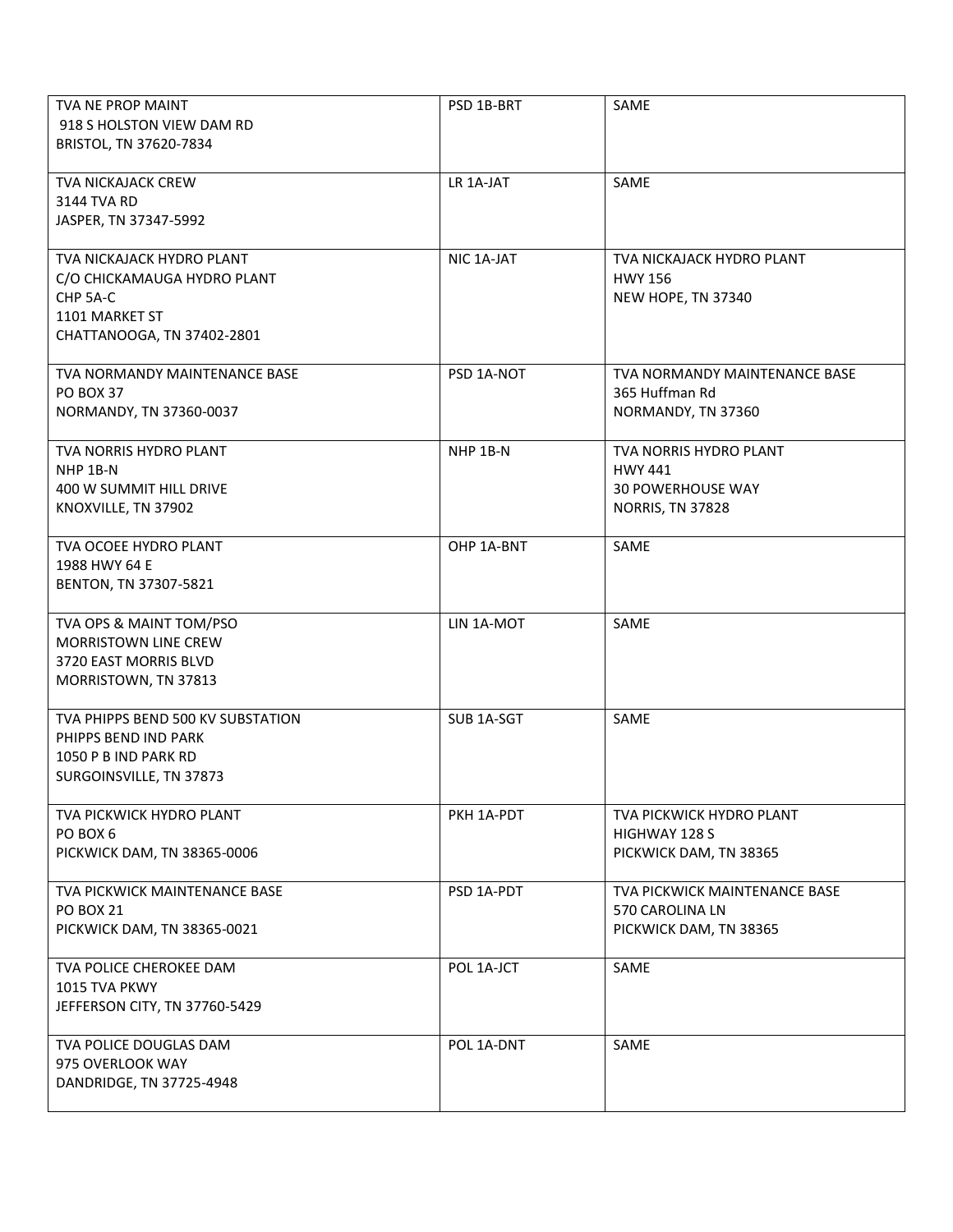| TVA POLICE FT LOUDOUN<br>983 CITY PARK DR<br>LENOIR CITY, TN 37772-4323                           | POL 1A-LCT        | SAME                                                                           |
|---------------------------------------------------------------------------------------------------|-------------------|--------------------------------------------------------------------------------|
| TVA POLICE MELTON HILL & FACILITIES MAINT<br>2015 GRUBB RD<br>LENOIR CITY, TN 37771-7129          | MHL 1L-LCT        | SAME                                                                           |
| TVA POLICE NICKAJACK DAM<br>3490 TVA RD<br>JASPER, TN 37347-6900                                  | POL 1A-JAT        | SAME                                                                           |
| TVA POLICE NORTHERN DISTRICT<br>690 COAST GUARD RD<br>BUCHANAN, TN 38222-4201                     | POL 1A-BAT        | SAME                                                                           |
| TVA POLICE PICKWICK SECTOR<br>852 CAROLINA LN<br>COUNCE, TN 38326-3200                            | POL 1A-CNT        | SAME                                                                           |
| TVA POLICE WATTS BAR<br>PO BOX 2000<br>SPRING CITY, TN 37381-2000                                 | POL 1A-WBN        | TVA POLICE WATTS BAR<br>1270 HWY 68<br>SPRING CITY, TN 37381                   |
| TVA PPI NORRIS REGIONAL OFFICE<br>129 PINE RD<br><b>NORRIS, TN 37828</b>                          | LAB 1C-N          | SAME                                                                           |
| TVA RIVER OPERATIONS<br>204 BOONE DAM RD<br>KINGSPORT, TN 37663-4132                              | ROS 1A-KPT        | SAME                                                                           |
| <b>TVA ROANE SUBSTATION</b><br>1521 BLAIR RD<br>HARRIMAN, TN 37748-4691                           | <b>SUB 1A-HAT</b> | SAME                                                                           |
| TVA SHAWNEE FOSSIL PLANT<br>7900 METROPOLIS LAKE RD<br><b>HWY 996</b><br>WEST PADUCAH, KY 42086   | SHF 1A-WPK        | SAME                                                                           |
| TVA SOUTH HOLSTON HYDRO PLANT<br>C/O BOONE HYDRO PLANT<br>301 BOONE DAM RD<br>KINGSPORT, TN 37633 | SHH 1A-KPT        | TVA SOUTH HOLSTON HYDRO PLANT<br>918 SOUTH VIEW DAM DRIVE<br>BRISTOL, TN 37602 |
| TVA SOUTH HOLSTON POLICE<br>918 S HOLSTON VIEW DAM RD<br>BRISTOL, TN 37620-7834                   | POL 1A-BRT        | SAME                                                                           |
| TVA SEQUOYAH NP MAIL CTR<br>PO BOX 2000<br>SODDY DAISY, TN 37384-2000                             | POB 1A-SQN        | TVA SEQUOYAH NP MAIL CTR SEQUOYAH<br><b>ACCESS RD</b><br>SODDY DAISY, TN 37379 |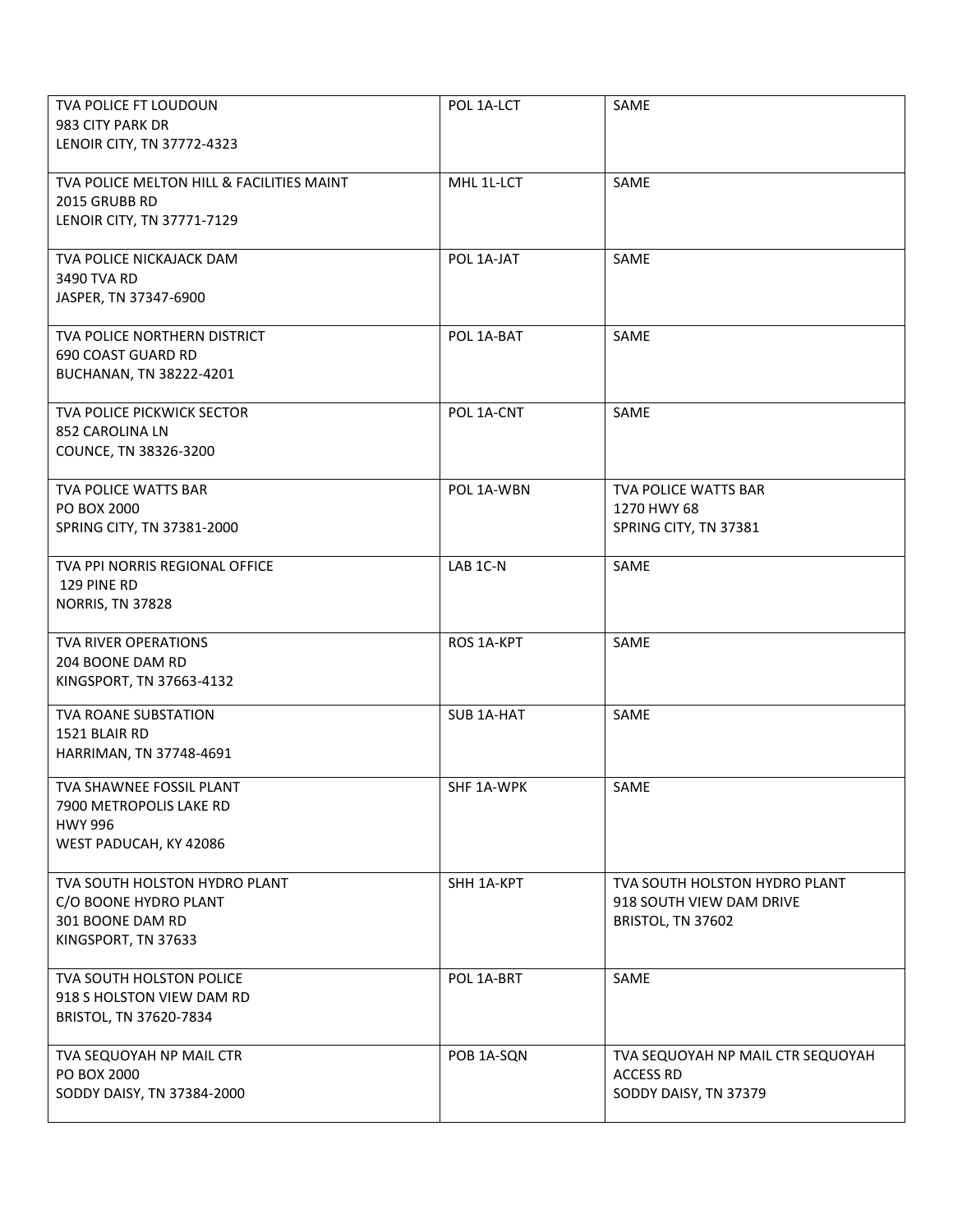| TVA SEQUOYAH NUCLEAR PLANT<br>PO BOX 2000                                                           | OPS 1A-SQN        | TVA SEQUOYAH NUCLEAR PLANT<br><b>WAREHOUSE 9</b>                           |
|-----------------------------------------------------------------------------------------------------|-------------------|----------------------------------------------------------------------------|
| SODDY DAISY, TN 37384                                                                               |                   | <b>IGOU FERRY ROAD</b><br>SODDY DAISY, TN 37379                            |
| TVA SULLIVAN SUBSTATION<br>281 MASSENGILL PL                                                        | SUB 1A-BCT        | SAME                                                                       |
| BLUFF CITY, TN 37618-4367                                                                           |                   |                                                                            |
| TVA TEN MILE EMERGENCY PREPAREDNESS<br><b>PO BOX 203</b>                                            | DAT 1A-WBN        | TVA TEN MILE EMER PREPAREDNESS C/O J S<br><b>DODSON</b>                    |
| TEN MILE, TN 37880-0203                                                                             |                   | <b>467 STEAM PLANT RD</b><br>SPRING CITY, TN 37381                         |
| TVA TRANSMISSION O&M E<br>4200 GREENWAY DR<br>KNOXVILLE, TN 37918-2109                              | GRN 2E-K          | SAME                                                                       |
| TVA TRANSMISSION OPER & MAINT<br>1195 ANTIOCH PIKE<br>NASHVILLE, TN 37211-3101                      | ANT 1A-NST        | SAME                                                                       |
| TVA TRANSMISSION OPERATIONS & MAINTENANCE 106<br>TRI CITIES BUSINESS PARK DR<br>GRAY, TN 37615-3497 | TOM 1A-GRT        | SAME                                                                       |
| TVA C/O TRI COUNTY EMC<br><b>PO BOX 40</b><br>LAFAYETTE, TN 37083-0040                              | <b>EMC 1A-LFT</b> | TVA C/O TRI-COUNTY EMC<br>405 COLLEGE ST<br>LAFAYETTE, TN 37083            |
| TVA WATAUGA FACILITIES MGMT<br>774 WILBUR DAM RD<br>ELIZABETHTON, TN 37643-5416                     | PSD 1A-EZT        | SAME                                                                       |
| TVA WATAUGA HYDRO PLANT<br>774 WILBUR DAM RD<br>ELIZABETHTON, TN 37643-5416                         | WAH 1A-EZT        | SAME                                                                       |
| TVA WATTS BAR HEAVY EQUIPMENT<br>PO BOX 2000<br>SPRING CITY, TN 37381-2000                          | WBM 1A-WBN        | TVA WATTS BAR HEAVY EQUIPMENT 933<br>OLD FERRY RD<br>SPRING CITY, TN 37381 |
| TVA WATTS BAR HYDRO<br>6868 WATTS BAR HWY<br>SPRING CITY, TN 37381-4601                             | WBH 1A-WBN        | SAME                                                                       |
| TVA WATTS BAR MAIL CTR<br>PO BOX 2000                                                               | MTL 1S-WBN        | <b>TVA WATTS BAR MAIL CTR</b><br>1270 HWY 68                               |
| SPRING CITY, TN 37381-2000                                                                          |                   | SPRING CITY, TN 37381                                                      |
| TVA WATTS BAR CLINCH WATERSHED TEAM<br><b>260 INTERCHANGE PARK DR</b><br>LENOIR CITY, TN 37772-5664 | LCB 1A-LCT        | SAME                                                                       |
| TVA WILBUR HYDRO PLANT<br>C/O BOONE HYDRO PLANT<br>301 BOONE DAM RD                                 | WIH 1A-EZT        | TVA WILBUR HYDRO PLANT<br>774 WILBUR DAM RD<br>ELIZABETHTON, TN 37643      |
| KINGSPORT, TN 37633                                                                                 |                   |                                                                            |